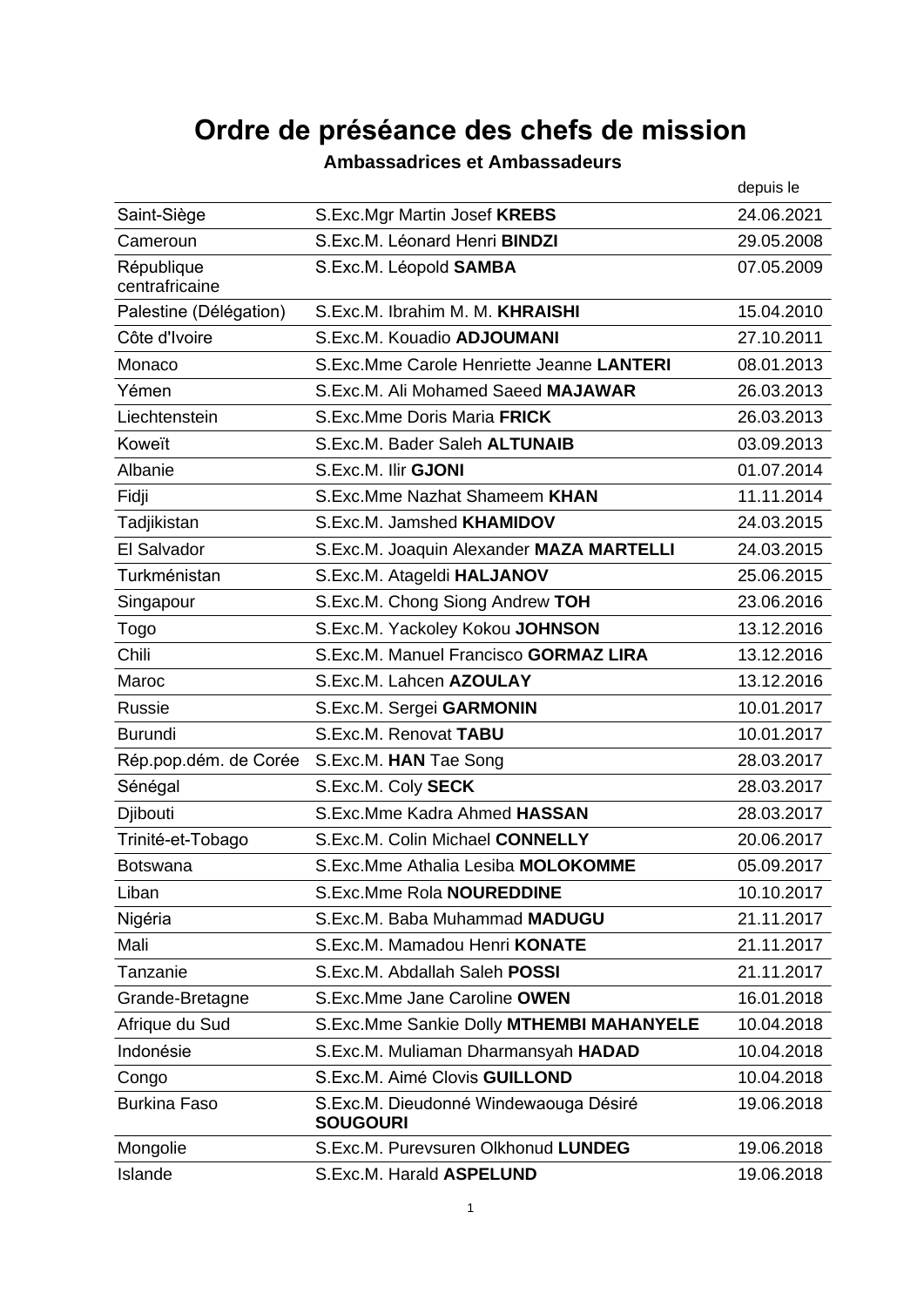| Luxembourg           | S.Exc.M. Jean Claude MEYER                      | 29.08.2018 |
|----------------------|-------------------------------------------------|------------|
| Ukraine              | S.Exc.M. Artem RYBCHENKO                        | 29.08.2018 |
| Norvège              | <b>S.Exc.M. Erik FOERNER</b>                    | 29.08.2018 |
| Ouzbékistan          | S.Exc.M. Nabijon KASIMOV                        | 29.08.2018 |
| Saint-Marin          | S.Exc.M. Marcello BECCARI                       | 29.08.2018 |
| Croatie              | S.Exc.Mme Andrea BEKIC                          | 16.10.2018 |
| Belgique             | S.Exc.M. Willy Hubert B DEBUCK                  | 16.10.2018 |
| Estonie              | S.Exc.M. Toomas KUKK                            | 27.11.2018 |
| Jamaïque             | S.Exc.Mme Cheryl Kay SPENCER                    | 27.11.2018 |
| Sierra Leone         | S.Exc.M. Lansana Alison GBERIE                  | 11.12.2018 |
| Tchad                | S.Exc.M. Makaila AHMAD                          | 11.12.2018 |
| Mozambique           | S.Exc.M. Amadeu Paulo Samuel DA CONCEICAO       | 11.12.2018 |
| Macédoine du Nord    | S.Exc.M. Kjenan RAMADANI                        | 15.01.2019 |
| Vietnam              | S.Exc.Mme LE Linh Lan                           | 09.04.2019 |
| Bosnie-Herzégovine   | S.Exc.M. Boro BRONZA                            | 09.04.2019 |
| Colombie             | S.Exc.Mme Sofia Alejandra GAVIRIA CORREA        | 21.05.2019 |
| <b>Bulgarie</b>      | S.Exc.M. Radi Dragnev NAIDENOV                  | 21.05.2019 |
| Ethiopie             | S.Exc.M. Zenebe Kebede KORCHO                   | 21.05.2019 |
| Italie               | S.Exc.M. Silvio MIGNANO                         | 25.06.2019 |
| Arménie              | S.Exc.M. Andranik HOVHANNISYAN                  | 25.06.2019 |
| Népal                | S.Exc.M. Mani Prasad BHATTARAI                  | 25.06.2019 |
| Afghanistan          | S.Exc.M. Nasir Ahmad ANDISHA                    | 25.06.2019 |
| Mexique              | S.Exc.Mme Martha Cecilia JABER BRECEDA          | 05.09.2019 |
| Irlande              | S.Exc.M. Eamon HICKEY                           | 05.09.2019 |
| Tchéquie             | S.Exc.Mme Katerina FIALKOVA                     | 05.09.2019 |
| Pays-Bas             | S.Exc.Mme Hedda SAMSON                          | 05.09.2019 |
| <b>Iles Marshall</b> | S.Exc.Mme Doreen DEBRUM                         | 05.09.2019 |
| Angola               | S.Exc.Mme Cecilia Caldeira da Conceicao ROSARIO | 24.10.2019 |
| France               | S.Exc.M. Frederic JOURNES                       | 24.10.2019 |
| Kazakhstan           | S.Exc.M. Alibek BAKAYEV                         | 24.10.2019 |
| Japon                | S.Exc.M. SHIRAISHI Kojiro                       | 24.10.2019 |
| Jordanie             | S.Exc.M. Khalid Nayef Saud AL KADI              | 24.10.2019 |
| Mauritanie           | S.Exc.M. Mohamed El Habib BAL                   | 24.10.2019 |
| Suède                | S.Exc.M. Jan Ingemar KNUTSSON                   | 28.11.2019 |
| Somalie              | S.Exc.Mme Ebyan Mahamed SALAH                   | 28.11.2019 |
| Niger                | S.Exc.M. Laouali LABO                           | 28.11.2019 |
| Serbie               | S.Exc.M. Goran BRADIC                           | 14.01.2020 |
| Cambodge             | S.Exc.M. Sokkhoeurn AN                          | 14.01.2020 |
| Vanuatu              | S.Exc.M. Sumbue ANTAS                           | 14.01.2020 |
| Rwanda               | S.Exc.Mme Marie Chantal RWAKAZINA               | 14.01.2020 |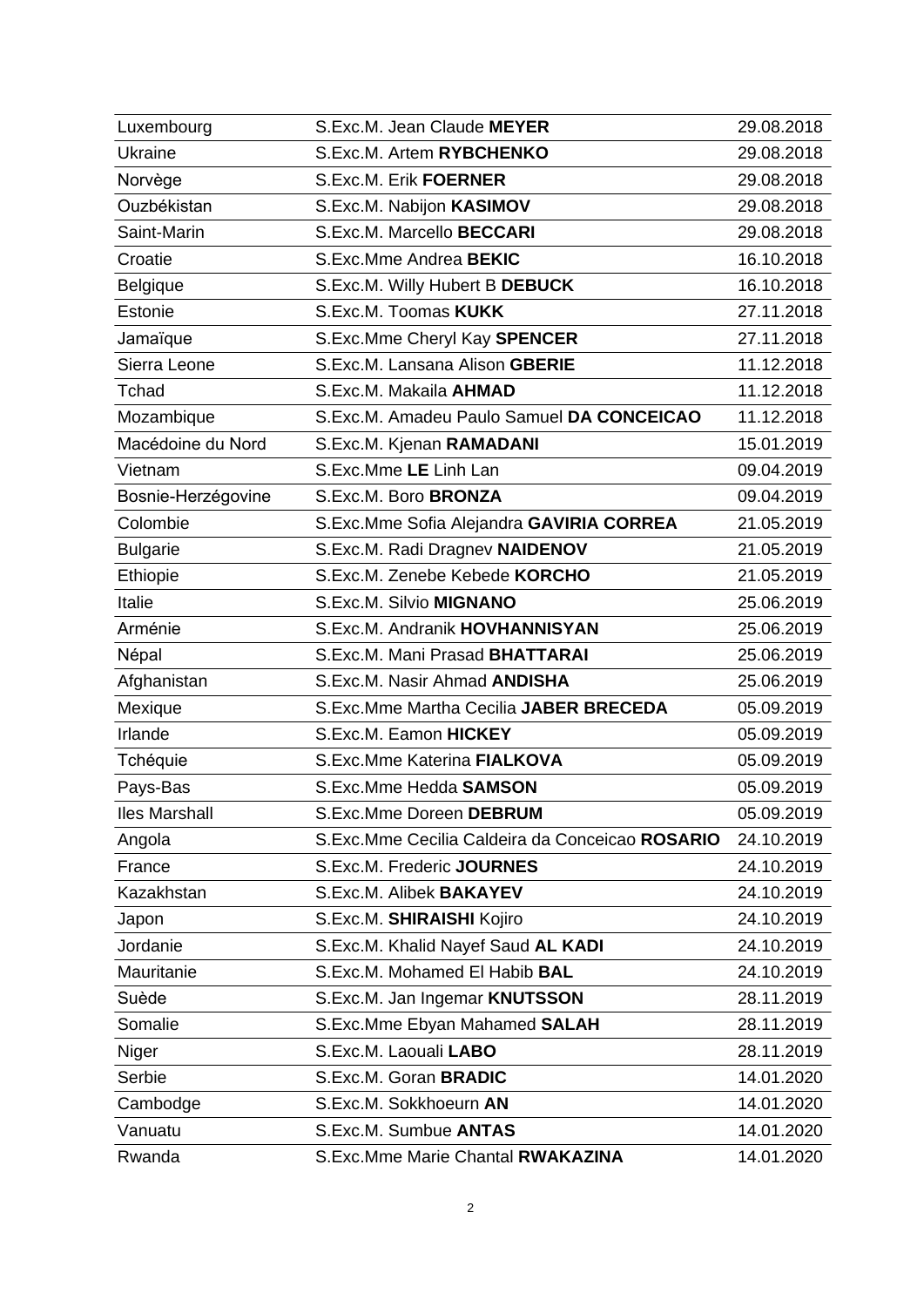| Kenya                            | S.Exc.M. Andrew Maina KIHURANI                         | 02.04.2020 |
|----------------------------------|--------------------------------------------------------|------------|
| Grèce                            | S.Exc.Mme Aikaterini XAGORARI                          | 02.04.2020 |
| Tonga                            | S.Exc.Mme Titilupe Fanetupouvavau TUIVAKANO            | 02.04.2020 |
| Guinée                           | S.Exc.M. Arafan Kabine KABA                            | 23.06.2020 |
| <b>Bélarus</b>                   | S.Exc.M. Aliaksandr GANEVICH                           | 01.09.2020 |
| Géorgie                          | S.Exc.M. Revaz LOMINADZE                               | 01.09.2020 |
| Slovaquie                        | S.Exc.M. Alexander MICOVCIN                            | 01.09.2020 |
| Allemagne                        | S.Exc.M. Michael Helmut FLUEGGER                       | 01.09.2020 |
| Malte                            | <b>S.Exc.M. Albert FRIGGIERI</b>                       | 01.09.2020 |
| Union européenne<br>(Délégation) | <b>S.Exc.M. Petros MAVROMICHALIS</b>                   | 01.09.2020 |
| Kosovo                           | S.Exc.M. Sami UKELLI                                   | 13.10.2020 |
| Chine                            | S.Exc.M. WANG Shiting                                  | 13.10.2020 |
| Pologne                          | S.Exc.Mme Iwona KOZLOWSKA                              | 13.10.2020 |
| Egypte                           | S.Exc.M. Wael Elsayed GAD                              | 24.11.2020 |
| <b>Bhoutan</b>                   | S.Exc.M. Tenzin Rondel WANGCHUK                        | 24.11.2020 |
| Australie                        | S.Exc.M. Philip Victor GREEN                           | 24.11.2020 |
| Tunisie                          | <b>S.Exc.M. Tarek BETTAIEB</b>                         | 24.11.2020 |
| Moldova                          | S.Exc.Mme Tatiana MOLCEAN                              | 12.01.2021 |
| République de Corée              | S.Exc.M. ROH Taekang                                   | 12.01.2021 |
| Bangladesh                       | S.Exc.M. Md. Mustafizur RAHMAN                         | 12.01.2021 |
| Maurice                          | S.Exc.Mme Usha Chandnee DWARKA CANABADY                | 12.01.2021 |
| Argentine                        | S.Exc.M. Alberto Pedro DALOTTO                         | 12.01.2021 |
| Algérie                          | S.Exc.M. Salah LEBDIOUI                                | 30.03.2021 |
| Cuba                             | S.Exc.Mme Adela Mayra RUIZ GARCIA                      | 30.03.2021 |
| Hongrie                          | S.Exc.M. Jozsef CZUKOR                                 | 30.03.2021 |
| Turquie                          | S.Exc.Mme Emine Ece OZBAYOGLU ACARSOY                  | 30.03.2021 |
| Danemark                         | S.Exc.Mme Susanne Christina HYLDELUND                  | 30.03.2021 |
| Costa Rica                       | S.Exc.M. Carlos Alonso VILLALOBOS JIMENEZ              | 24.06.2021 |
| Arabie saoudite                  | S.Exc.M. Adel Siraj Saleh MERDAD                       | 24.06.2021 |
| Roumanie                         | S.Exc.M. Bogdan MAZURU                                 | 24.06.2021 |
| République du Cabo<br>Verde      | S.Exc.Mme Clara Manuela DA LUZ DELGADO<br><b>JESUS</b> | 24.06.2021 |
| Slovénie                         | S.Exc.M. Iztok GRMEK                                   | 28.09.2021 |
| Autriche                         | <b>S.Exc.Mme Maria ROTHEISER SCOTTI</b>                | 28.09.2021 |
| Finlande                         | S.Exc.M. Lauri Yrjoe Valtteri HIRVONEN                 | 28.09.2021 |
| Pakistan                         | S.Exc.M. Aamir SHOUKET                                 | 28.09.2021 |
| Lesotho                          | S.Exc.M. Thabang Joseph MATJAMA                        | 28.09.2021 |
| Namibie                          | S.Exc.Mme Julia IMENE CHANDURU                         | 28.09.2021 |
| Gambie                           | S.Exc.M. Prof Muhammadou M O KAH                       | 28.09.2021 |
| Haïti                            | S.Exc.M. Jean Josue PIERRE                             | 28.09.2021 |